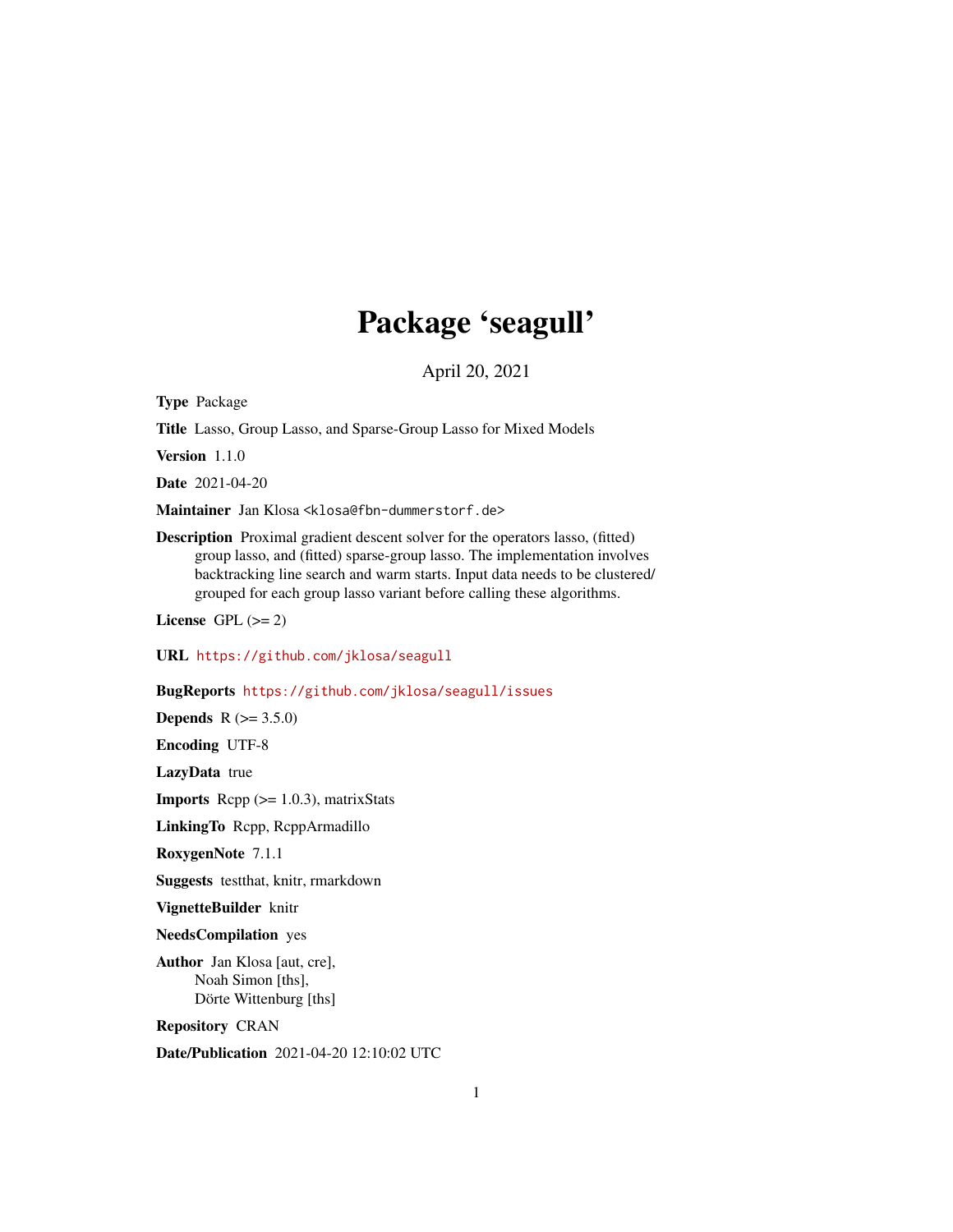# <span id="page-1-0"></span>R topics documented:

| Index |  |
|-------|--|
|       |  |
|       |  |
|       |  |
|       |  |
|       |  |
|       |  |
|       |  |
|       |  |

genotypes *Simulated genotypes*

#### Description

A genotype matrix that contains information from single nucleotide polymorphisms (SNPs). Dimensions are 1000 rows, 466 columns. The data was simulated using the software [AlphaSim](https://alphagenes.roslin.ed.ac.uk) of which an R-package is available. Each row corresponds to a single individual. 1000 individuals were simulated, where 10 half sib families were created. Each family consists of 100 half sibs. The half sibs share a common Sire. 466 SNPs are available, distributed over 2 chromosomes to an equal amount, i.e., the first 233 SNPs are located on chromosome 1, the remaining SNPs are on the second chromosome. The complementary homozygote genotypes are coded as 0 and 2, respectively. The heterozygote genotype as 1.

#### Usage

genotypes

# Format

A matrix with 1000 rows and 466 columns. One row per individual. One column per SNP.

# Author(s)

Jan Klosa <klosa@fbn-dummerstorf.de>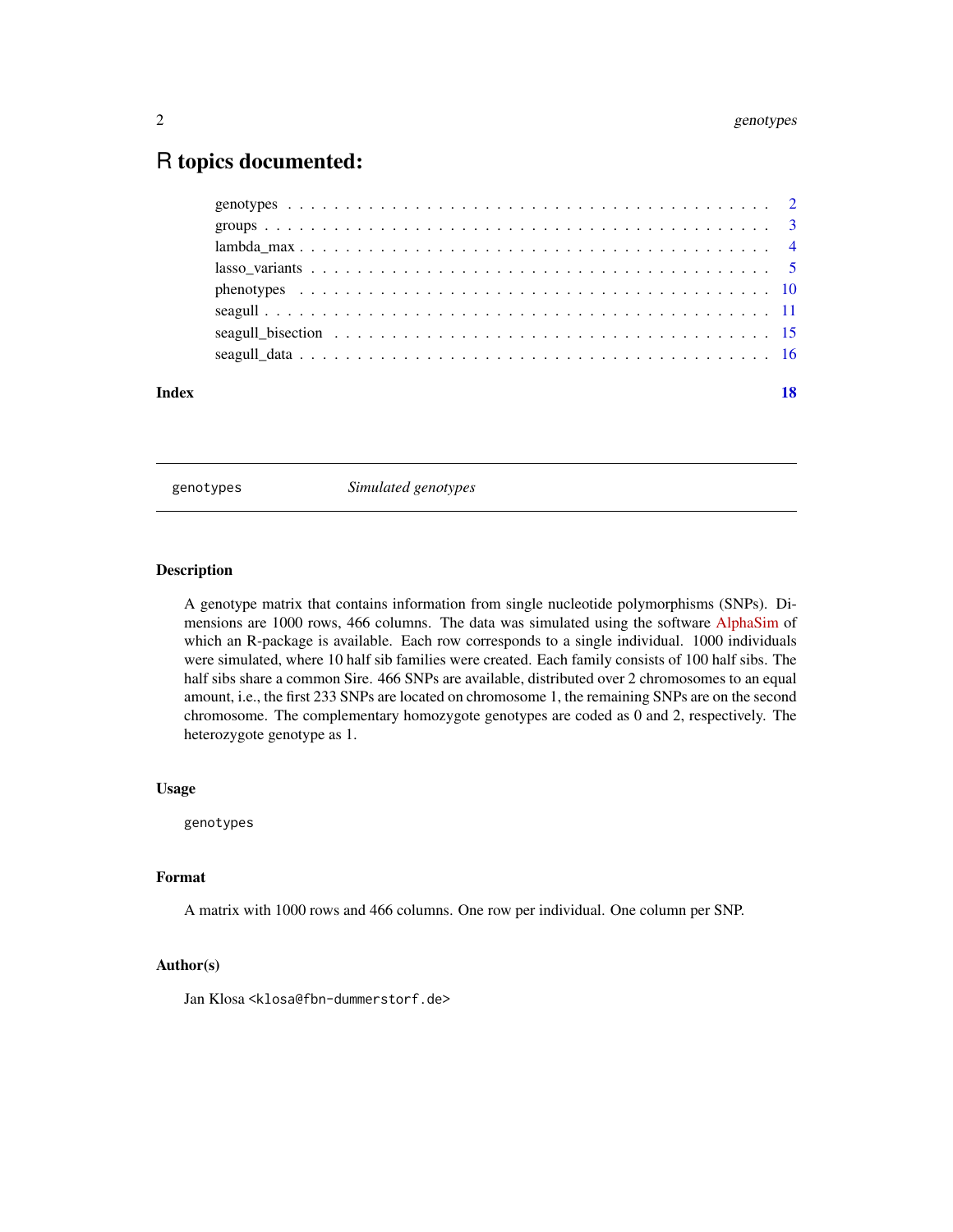<span id="page-2-1"></span><span id="page-2-0"></span>

#### Description

A vector of integers which assigns each variable (genotype marker) to a particular group. The clustering was performed via the R package [BALD.](http://www.math-evry.cnrs.fr/publications/logiciels) This package uses linkage disequilibrium as a measure of proximity. In total, 98 groups are available. Group sizes vary from 1 to 23. The median of group sizes is equal to 3. For more details about the distribution of group sizes, please check out the example below.

#### Usage

groups

# Format

A vector consisting of 466 integer values.

# Author(s)

Jan Klosa <klosa@fbn-dummerstorf.de>

#### See Also

[plot](#page-0-0)

# Examples

```
data(seagull_data)
```

```
## Create a vector with group sizes:
sizes <- rep(as.integer(NA), max(groups))
for (i in 1:98) {
  sizes[i] = max(which(groups==i)) - min(which(groups==i)) + 1
}
## Plot the sorted group sizes:
plot(x = seq(1, max(groups), 1), y = sort(size))
```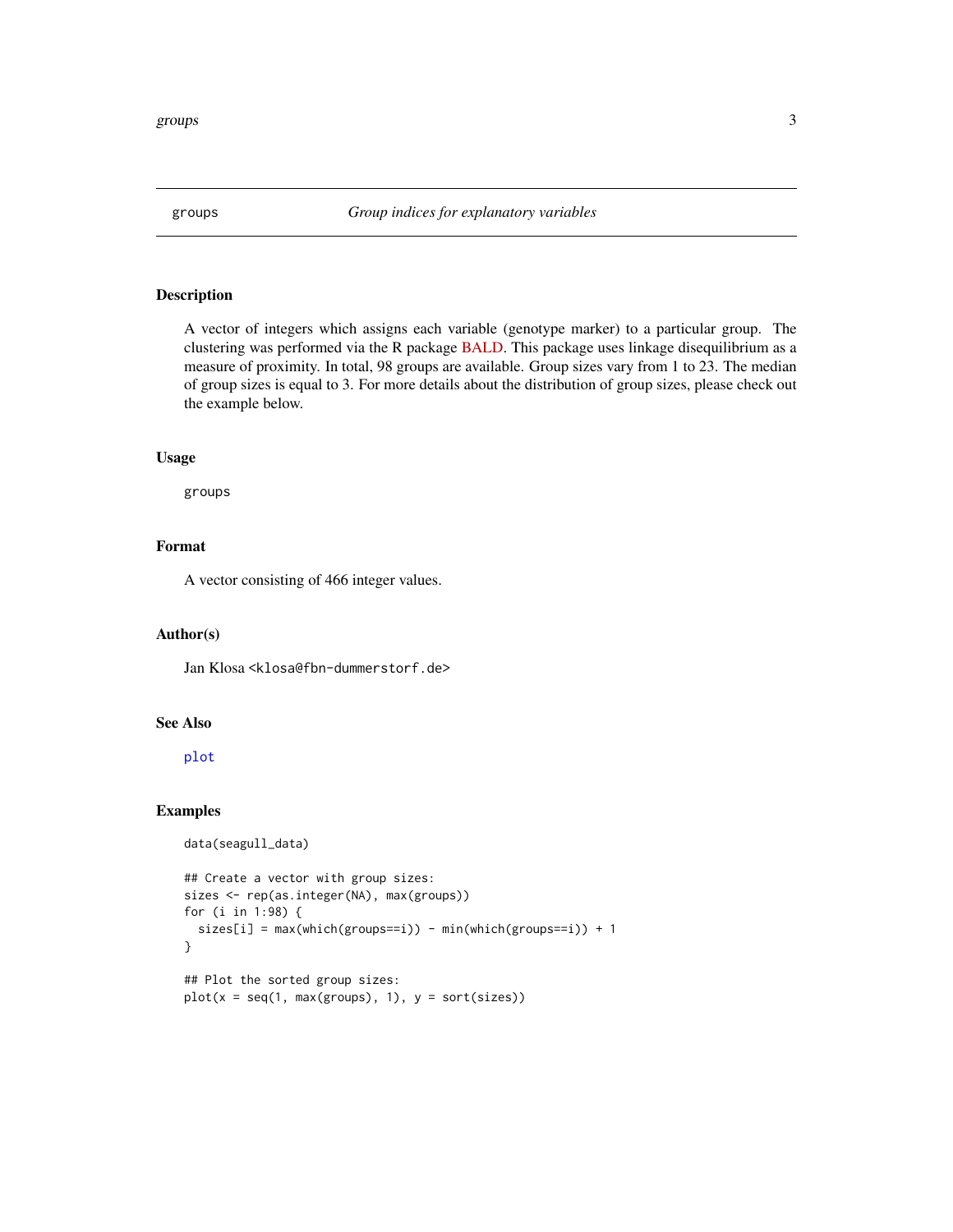<span id="page-3-1"></span><span id="page-3-0"></span>

# Description

An effective grid search for the lasso variants is based on starting with a maximal value for the penalty parameter  $\lambda$ . This is due to ability of the lasso variants to select features. The idea is to determine a value of  $\lambda$  such that any further increase of this value simply results in a solution with no selection (apart from fixed effects).

#### Usage

```
lambda_max_fitted_group_lasso(
 DELTA,
  VECTOR_Y,
  VECTOR_GROUPS,
  VECTOR_WEIGHTS_FEATURES,
  VECTOR_WEIGHTS_GROUPS,
  VECTOR_FULL_COLUMN_RANK,
  VECTOR_BETA,
 MATRIX_X
)
lambda_max_group_lasso(
  VECTOR_Y,
  VECTOR_GROUPS,
  VECTOR_WEIGHTS_FEATURES,
  VECTOR_BETA,
 MATRIX_X
)
lambda_max_lasso(VECTOR_Y, VECTOR_WEIGHTS_FEATURES, VECTOR_BETA, MATRIX_X)
lambda_max_sparse_group_lasso(
  ALPHA,
  VECTOR_Y,
  VECTOR_GROUPS,
  VECTOR_WEIGHTS_FEATURES,
  VECTOR_BETA,
  MATRIX_X
)
```
# Arguments

| DELTA           | numeric value, which is squared and added to the main diagonal of $Z^{(l)T}Z^{(l)}$ |
|-----------------|-------------------------------------------------------------------------------------|
|                 | for group l, if this matrix is not invertible.                                      |
| <b>VECTOR Y</b> | numeric vector of observations.                                                     |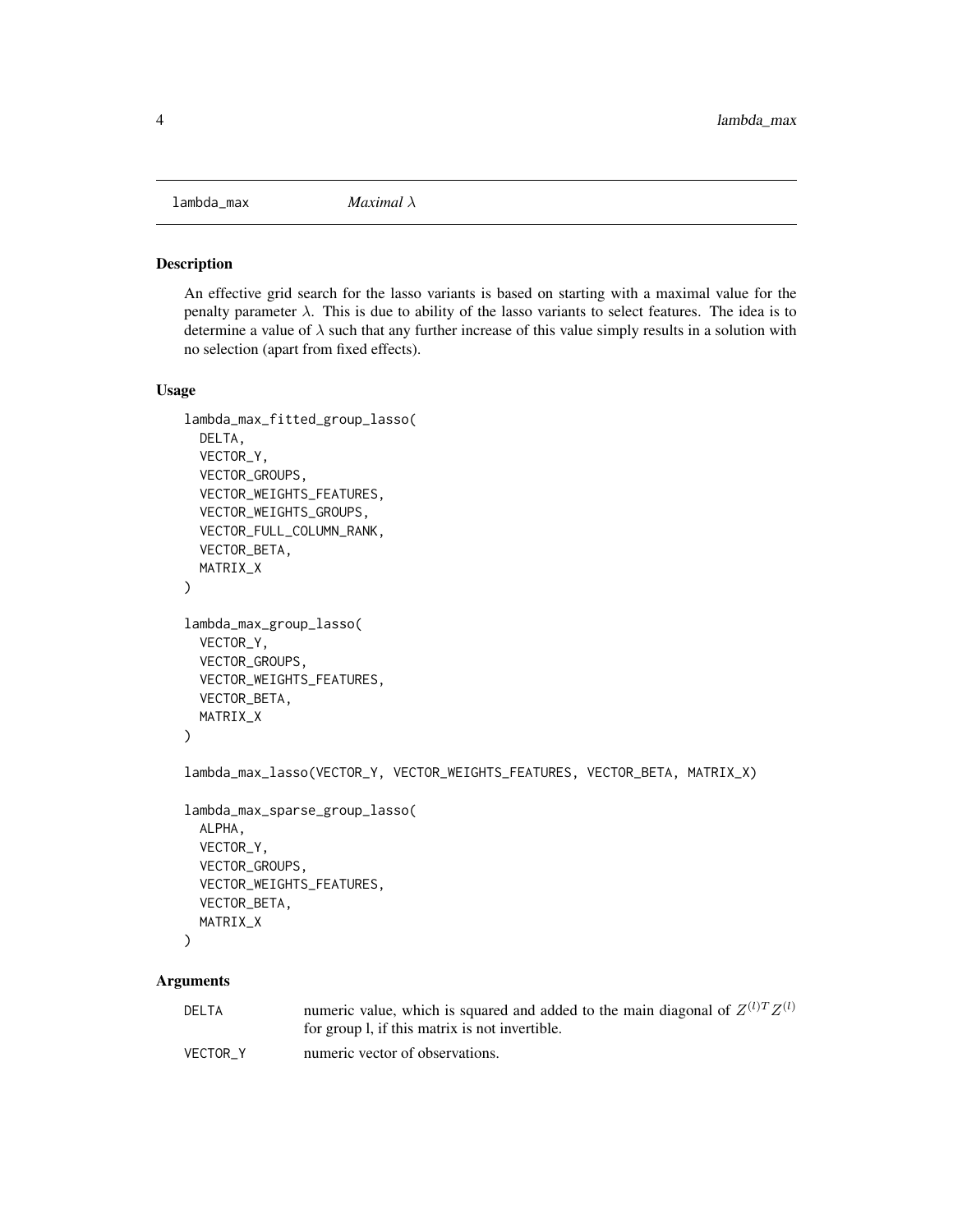<span id="page-4-0"></span>

| VECTOR_GROUPS           | integer vector specifying which effect (fixed and random) belongs to which                                                                                                          |
|-------------------------|-------------------------------------------------------------------------------------------------------------------------------------------------------------------------------------|
|                         | group.                                                                                                                                                                              |
| VECTOR_WEIGHTS_FEATURES |                                                                                                                                                                                     |
|                         | numeric vector of weights for the vectors of fixed and random effects $[b^T, u^T]^T$ .                                                                                              |
| VECTOR_WEIGHTS_GROUPS   |                                                                                                                                                                                     |
|                         | numeric vector of pre-calculated weights for each group.                                                                                                                            |
| VECTOR_FULL_COLUMN_RANK |                                                                                                                                                                                     |
|                         | Boolean vector, which harbors the information of whether or not the group-wise<br>parts of the filtered matrix Z, i.e., $Z^{(l)}$ for each group l, have full column rank.          |
| VECTOR_BETA             | numeric vector of features. At the end of this function, the random effects are<br>initialized with zero, but the fixed effects are initialized via a least squares pro-<br>cedure. |
| MATRIX_X                | numeric design matrix relating y to fixed and random effects $[XZ]$ .                                                                                                               |
| <b>ALPHA</b>            | mixing parameter of the penalty terms. Satisfies: $0 < \alpha < 1$ . The penalty term<br>looks as follows:                                                                          |
|                         |                                                                                                                                                                                     |

 $\alpha * "lassopenalty" + (1 - \alpha) * "group lassopenalty".$ 

### Details

The value is calculated under the following prerequisites: The algorithm shall converge after a single iteration and the solution shall be equal to the initial solution. Additionally, the converged solution shall be zero for all random effects (which corresponds to "no selection".) The estimates for fixed effects shall simply remain unchanged after one iteration. Due to the explicit formulas of the proximal gradient descent algorithm, this naturally leads to a set of values for  $\lambda$  which guarantee to meet all the mentioned requirements. The lower bound of this set is then  $\lambda_{max}$ .

Particularly for the sparse-group lasso, the calculation involves to find the positive root of a nontrivial polynomial of second degree. In order to solve this, an additional bisection algorithm is implemented. (See: [seagull\\_bisection](#page-14-1).)

# Value

the maximum value for the penalty parameter  $\lambda$ .

<span id="page-4-1"></span>lasso\_variants *Lasso, (fitted) group lasso, and (fitted) sparse-group lasso*

### Description

Fit a mixed model with lasso, group lasso, or sparse-group lasso via proximal gradient descent. As this is an iterative algorithm, the step size for each iteration is determined via backtracking line search. A grid search for the regularization parameter  $\lambda$  is performed using warm starts. The mixed model has the form:

 $y = Xb + Zu + residual.$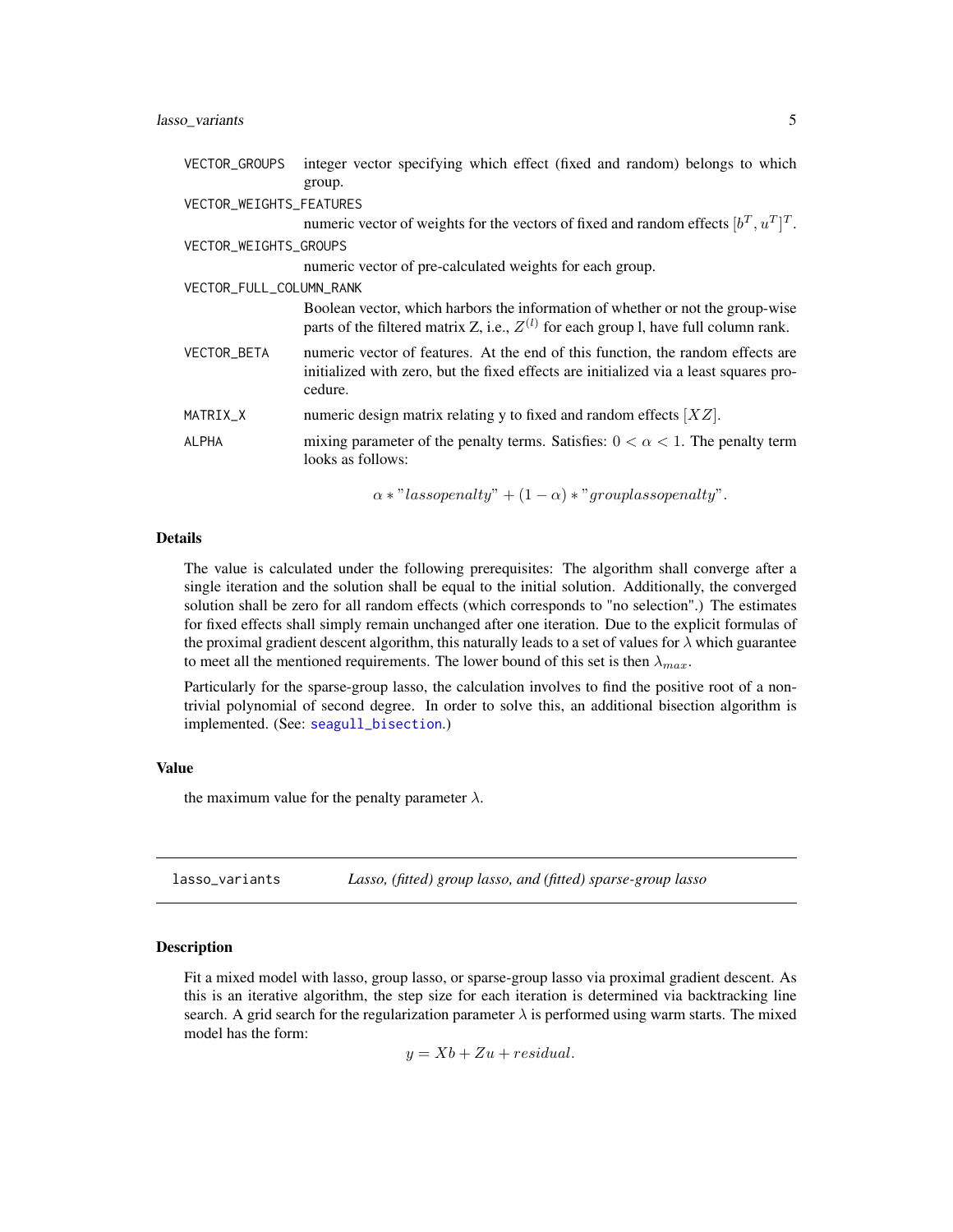The penalty of the sparse-group lasso (without additional weights for features) is then:

$$
\alpha\lambda||u||_1+(1-\alpha)\lambda\sum_l\omega_l^G||u^{(l)}||_2.
$$

If  $\alpha = 1$ , this leads to the lasso. If  $\alpha = 0$ , this leads to the group lasso. Furthermore, if instead of applying the  $l_2$ -norm on  $u^{(l)}$  but on the fitted values  $Z^{(l)}u^{(l)}$  two more algorithms may be called: either the fitted group lasso or the fitted sparse-group lasso.

### Usage

```
seagull_fitted_group_lasso(
  VECTOR_Yc,
  Y_MEAN,
 MATRIX_Xc,
  VECTOR_Xc_MEANS,
  VECTOR_Xc_STANDARD_DEVIATIONS,
  VECTOR_WEIGHTS_FEATURESc,
  VECTOR_WEIGHTS_GROUPSc,
  VECTOR_FULL_COLUMN_RANK,
  VECTOR_GROUPS,
  VECTOR_BETAc,
  VECTOR_INDEX_PERMUTATION,
  VECTOR_INDEX_EXCLUDE,
  EPSILON_CONVERGENCE,
  ITERATION_MAX,
  GAMMA,
  LAMBDA_MAX,
 PROPORTION_XI,
  DELTA,
 NUMBER_INTERVALS,
 NUMBER_FIXED_EFFECTS,
 NUMBER_VARIABLES,
  INTERNAL_STANDARDIZATION,
  TRACE_PROGRESS
)
seagull_fitted_sparse_group_lasso(
  VECTOR_Yc,
  Y_MEAN,
 MATRIX_Xc,
  VECTOR_Xc_MEANS,
  VECTOR_Xc_STANDARD_DEVIATIONS,
  VECTOR_WEIGHTS_FEATURESc,
  VECTOR_WEIGHTS_GROUPSc,
  VECTOR_FULL_COLUMN_RANK,
  VECTOR_GROUPS,
  VECTOR_BETAc,
  VECTOR_INDEX_PERMUTATION,
  VECTOR_INDEX_EXCLUDE,
```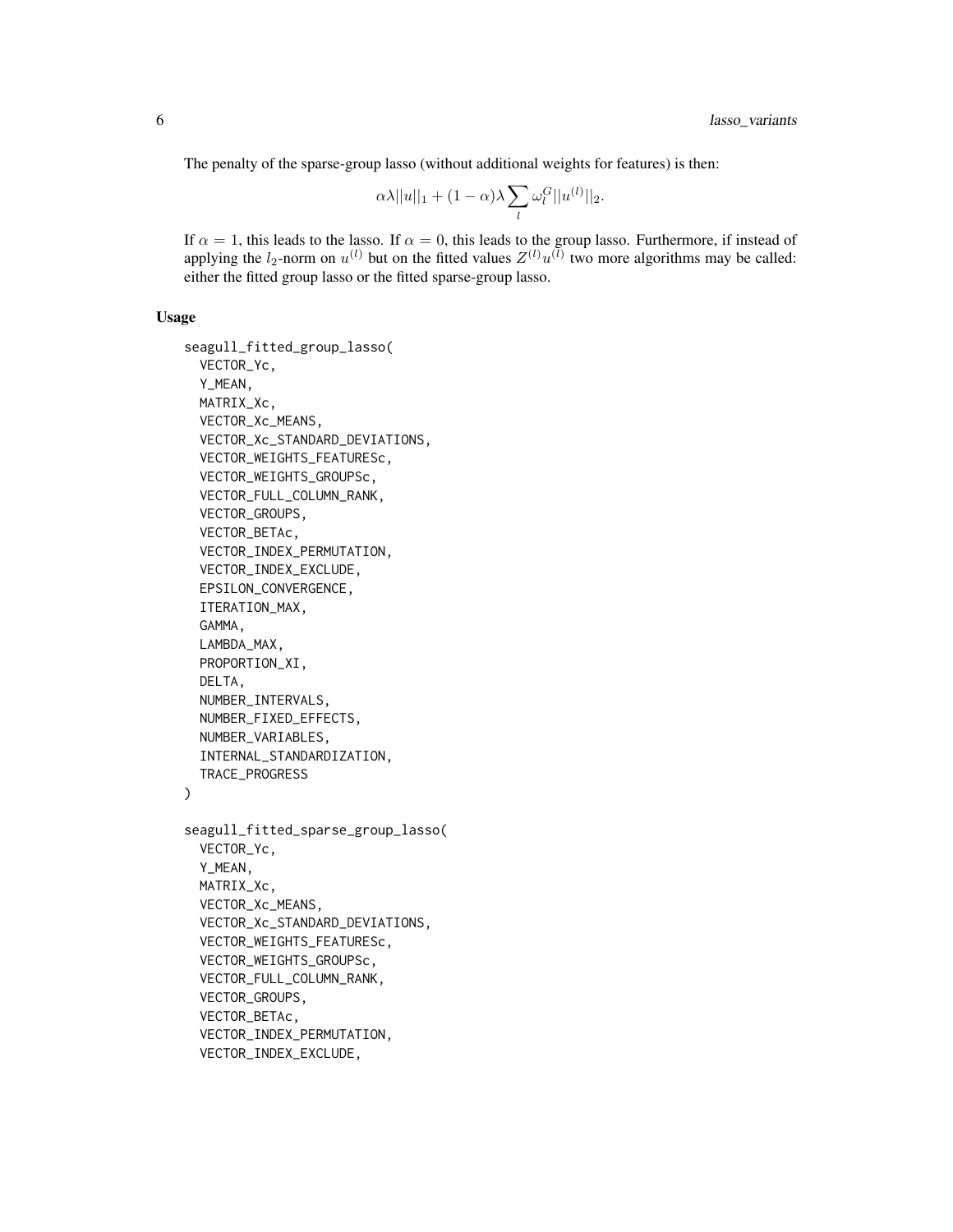```
ALPHA,
 EPSILON_CONVERGENCE,
  ITERATION_MAX,
 LAMBDA_MAX,
 PROPORTION_XI,
 DELTA,
  STEP_SIZE,
 NUMBER_INTERVALS,
 NUMBER_FIXED_EFFECTS,
 NUMBER_VARIABLES,
  INTERNAL_STANDARDIZATION,
  TRACE_PROGRESS
)
seagull_group_lasso(
  VECTOR_Yc,
  Y_MEAN,
 MATRIX_Xc,
  VECTOR_Xc_MEANS,
  VECTOR_Xc_STANDARD_DEVIATIONS,
  VECTOR_WEIGHTS_FEATURESc,
  VECTOR_GROUPS,
  VECTOR_BETAc,
  VECTOR_INDEX_PERMUTATION,
  VECTOR_INDEX_EXCLUDE,
  EPSILON_CONVERGENCE,
  ITERATION_MAX,
  GAMMA,
 LAMBDA_MAX,
 PROPORTION_XI,
 NUMBER_INTERVALS,
 NUMBER_FIXED_EFFECTS,
 NUMBER_VARIABLES,
  INTERNAL_STANDARDIZATION,
  TRACE_PROGRESS
)
seagull_lasso(
  VECTOR_Yc,
 Y_MEAN,
 MATRIX_Xc,
  VECTOR_Xc_MEANS,
  VECTOR_Xc_STANDARD_DEVIATIONS,
  VECTOR_WEIGHTS_FEATURESc,
  VECTOR_BETAc,
```
VECTOR\_INDEX\_EXCLUDE, EPSILON\_CONVERGENCE, ITERATION\_MAX,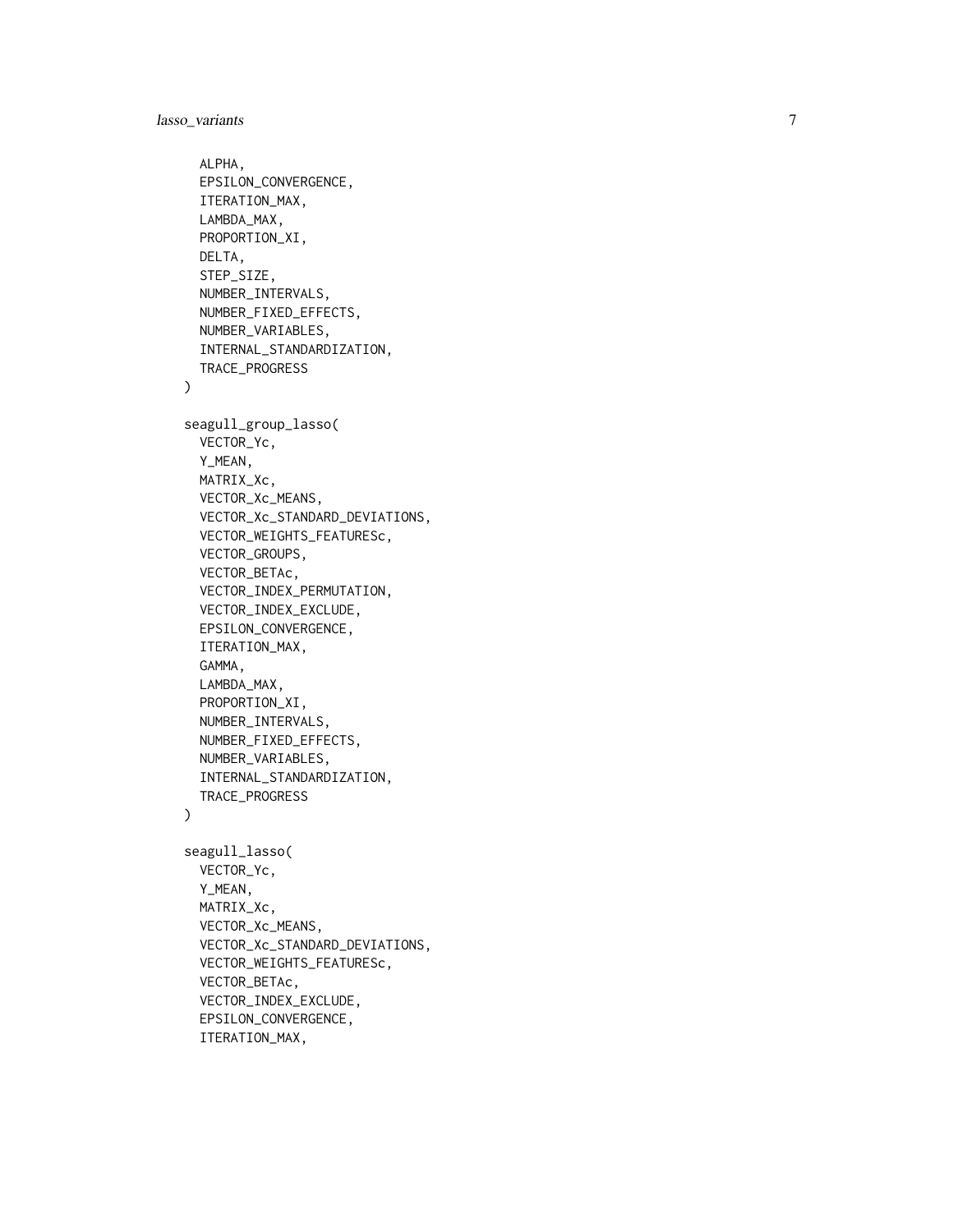```
GAMMA,
 LAMBDA_MAX,
 PROPORTION_XI,
 NUMBER_INTERVALS,
 NUMBER_FIXED_EFFECTS,
 NUMBER_VARIABLES,
  INTERNAL_STANDARDIZATION,
 TRACE_PROGRESS
)
seagull_sparse_group_lasso(
  VECTOR_Yc,
 Y_MEAN,
 MATRIX_Xc,
 VECTOR_Xc_MEANS,
  VECTOR_Xc_STANDARD_DEVIATIONS,
 VECTOR_WEIGHTS_FEATURESc,
 VECTOR_GROUPS,
 VECTOR_BETAc,
  VECTOR_INDEX_PERMUTATION,
 VECTOR_INDEX_EXCLUDE,
 ALPHA,
 EPSILON_CONVERGENCE,
 ITERATION_MAX,
 GAMMA,
 LAMBDA_MAX,
 PROPORTION_XI,
 NUMBER_INTERVALS,
 NUMBER_FIXED_EFFECTS,
 NUMBER_VARIABLES,
  INTERNAL_STANDARDIZATION,
  TRACE_PROGRESS
```

```
)
```
# Arguments

| VECTOR_Yc                     | numeric vector of observations.                                                                                                                |  |
|-------------------------------|------------------------------------------------------------------------------------------------------------------------------------------------|--|
| Y MEAN                        | arithmetic mean of VECTOR <sub>_Yc</sub> .                                                                                                     |  |
| MATRIX_Xc                     | numeric design matrix relating y to fixed and random effects $[XZ]$ . The columns<br>may be permuted corresponding to their group assignments. |  |
| VECTOR_Xc_MEANS               |                                                                                                                                                |  |
|                               | numeric vector of arithmetic means of each column of MATRIX Xc.                                                                                |  |
| VECTOR_Xc_STANDARD_DEVIATIONS |                                                                                                                                                |  |
|                               | numeric vector of estimates of standard deviations of each column of MA-                                                                       |  |
|                               | TRIX Xc. Values are calculated via the function colses from the R-package                                                                      |  |
|                               | matrixStats.                                                                                                                                   |  |
| VECTOR_WEIGHTS_FEATURESc      |                                                                                                                                                |  |
|                               | numeric vector of weights for the vectors of fixed and random effects $[b^T, u^T]^T$ .                                                         |  |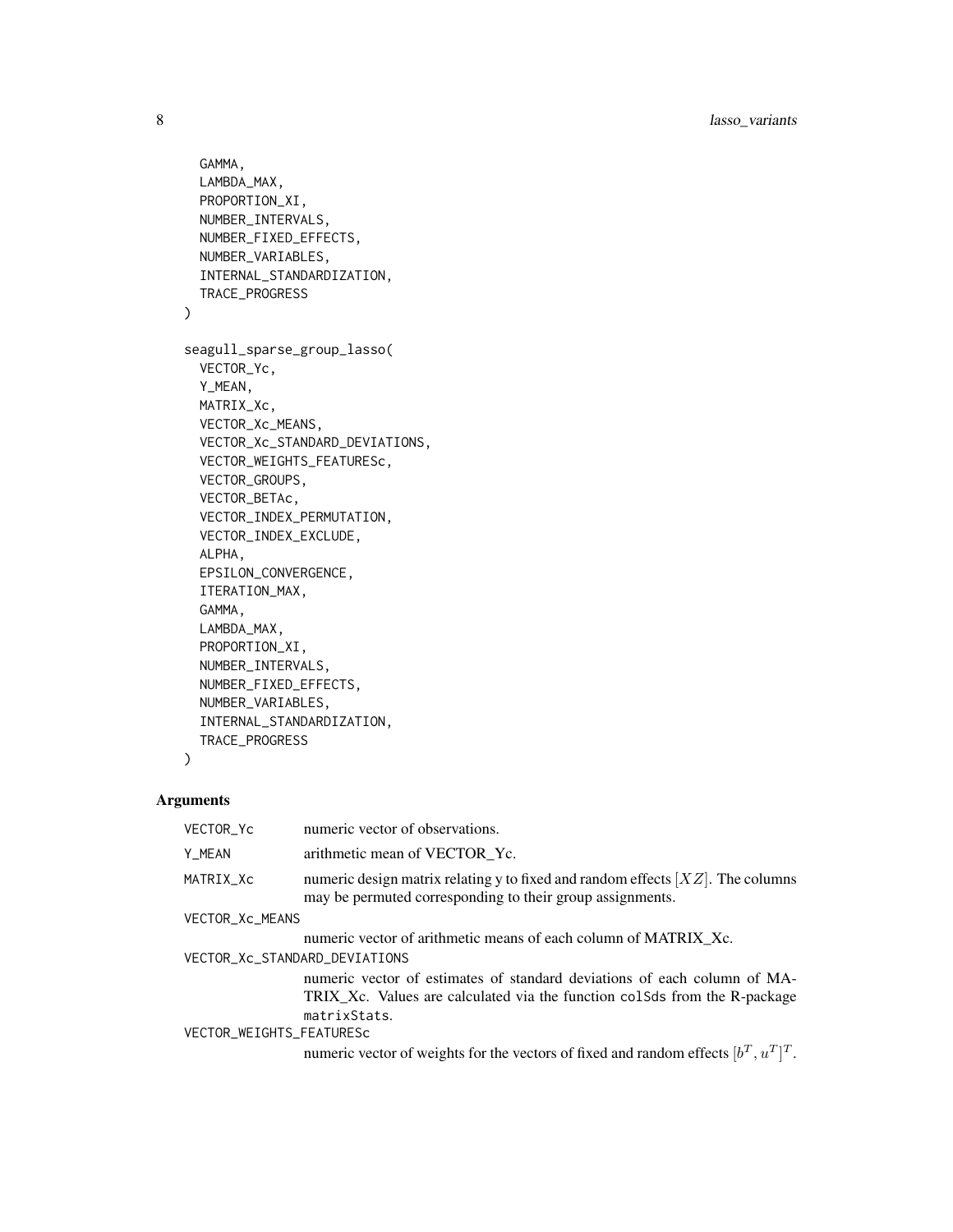numeric vector of pre-calculated weights for each group.

VECTOR\_FULL\_COLUMN\_RANK

VECTOR\_WEIGHTS\_GROUPSc

Boolean vector, which harbors the information of whether or not the group-wise parts of the filtered matrix Z, i.e.,  $Z^{(l)}$  for each group l, have full column rank.

- VECTOR\_GROUPS integer vector specifying which effect (fixed and random) belongs to which group.
- VECTOR\_BETAc numeric vector whose partitions will be returned (partition 1: estimates of fixed effects, partition 2: predictions of random effects). During the computation the entries may be in permuted order. But they will be returned according to the order of the user's input.

VECTOR\_INDEX\_PERMUTATION

integer vector that contains information about the original order of the user's input.

VECTOR\_INDEX\_EXCLUDE

integer vector, which contains the indices of every column that was filtered due to low standard deviation. This vector only has an effect, if standardize = TRUE is used.

EPSILON\_CONVERGENCE

value for relative accuracy of the solution to stop the algorithm for the current value of  $\lambda$ . The algorithm stops after iteration m, if:

$$
||sol^{(m)} - sol^{(m-1)}||_{\infty} < \epsilon_c * ||sol1(m-1)||_2.
$$

- ITERATION\_MAX maximum number of iterations for each value of the penalty parameter  $\lambda$ . Determines the end of the calculation if the algorithm didn't converge according to EPSILON\_CONVERGENCE before.
- GAMMA multiplicative parameter to decrease the step size during backtracking line search. Has to satisfy:  $0 < \gamma < 1$ .
- LAMBDA\_MAX maximum value for the penalty parameter. This is the start value for the grid search of the penalty parameter  $\lambda$ .
- PROPORTION\_XI multiplicative parameter to determine the minimum value of  $\lambda$  for the grid search, i.e.  $\lambda_{min} = \xi * \lambda_{max}$ . Has to satisfy:  $0 < \xi \leq 1$ . If xi=1, only a single solution for  $\lambda = \lambda_{max}$  is calculated.
- DELTA numeric value, which is squared and added to the main diagonal of  $Z^{(l)T}Z^{(l)}$ for group l, if this matrix is not invertible.

NUMBER\_INTERVALS

number of lambdas for the grid search between  $\lambda_{max}$  and  $\xi * \lambda_{max}$ . Loops are performed on a logarithmic grid.

NUMBER\_FIXED\_EFFECTS

non-negative integer to determine the number of fixed effects present in the mixed model.

#### NUMBER\_VARIABLES

non-negative integer which corresponds to the sum of all columns of the initial model matrices X and Z.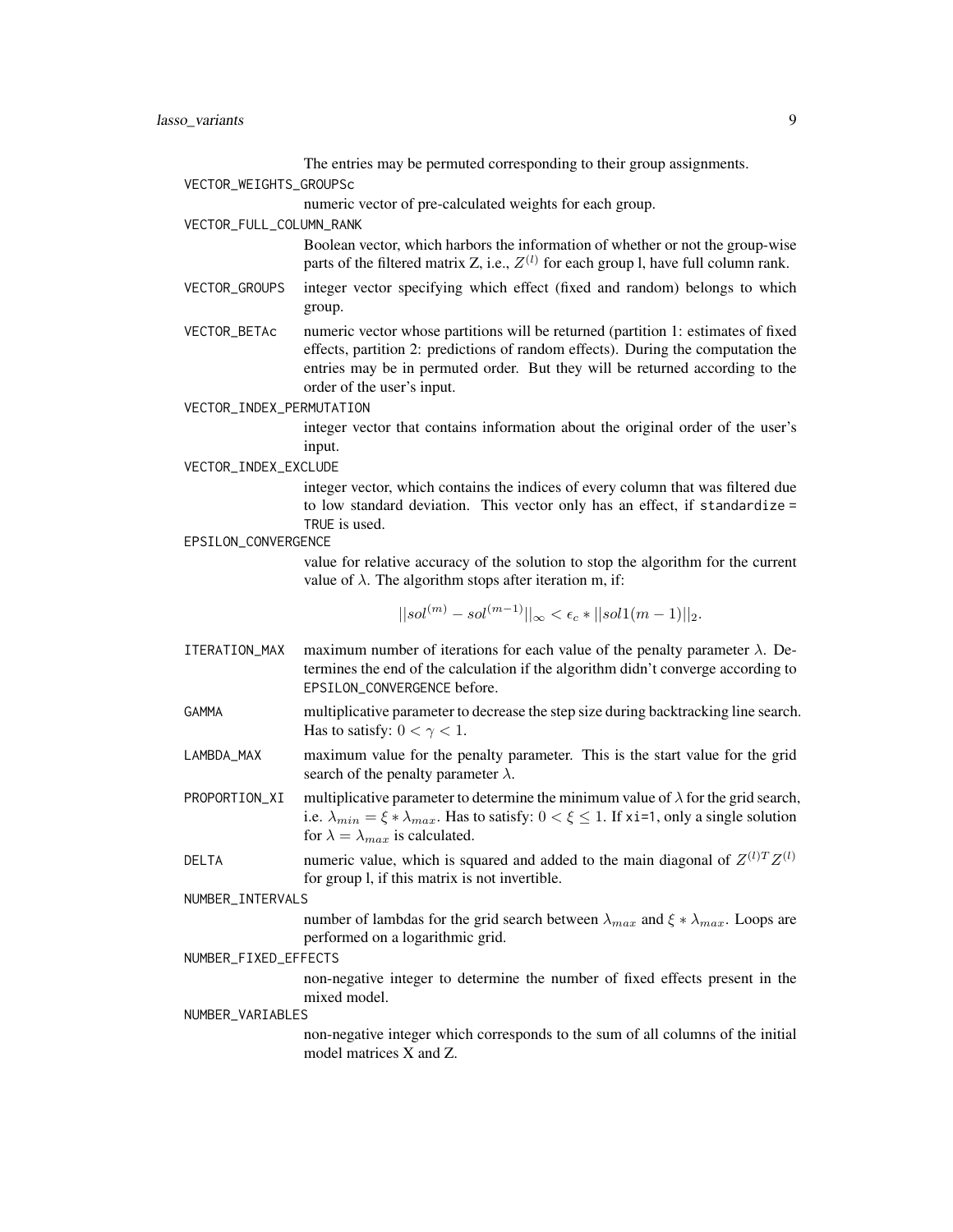#### <span id="page-9-0"></span>INTERNAL\_STANDARDIZATION

if TRUE, the input vector y is centered, and each column of the input matrices X and Z is centered and scaled with an internal process. Additionally, a filter is applied to X and Z, which filters columns with standard deviation less than 1.e-7.

- TRACE\_PROGRESS if TRUE, a message will occur on the screen after each finished loop of the  $\lambda$  grid. This is particularly useful for larger data sets.
- ALPHA mixing parameter of the penalty terms. Satisfies:  $0 < \alpha < 1$ . The penalty term looks as follows:

 $\alpha * "lass openalty" + (1 - \alpha) * "group lasso penalty".$ 

STEP\_SIZE numeric value which represents the size of the step between consecutive iterations.

# Value

A list of estimates and parameters relevant for the computation:

intercept estimate for the intercept, if present in the model.

- fixed\_effects estimates for the fixed effects b, if present in the model. Each row corresponds to a particular value of  $\lambda$ .
- random\_effects predictions for the random effects u. Each row corresponds to a particular value of  $\lambda$ .

**lambda** all values for  $\lambda$  which were used during the grid search.

**iterations** a sequence of actual iterations for each value of  $\lambda$ . If an occurring number is equal to max\_iter, then the algorithm most likely did not converge to rel\_acc during the corresponding run of the grid search.

The following parameters are also returned. But primarily for the purpose of comparison and repetition: alpha = ALPHA (only for the sparse-group lasso), max\_iter = ITERATION\_MAX, gamma\_bls = GAMMA, xi = PROPORTION\_XI, and loops\_lambda = NUMBER\_INTERVALS.

phenotypes *Simulated phenotypes*

### Description

A matrix consisting of 1000 rows and 3 columns. Each row corresponds to a different individual. Each column corresponds to a different trait. The different traits were simulated to be uncorrelated to one another. The trait in the first, second, and third column have a heritability equal to 0.1, 0.3, and 0.5, respectively.

#### Usage

phenotypes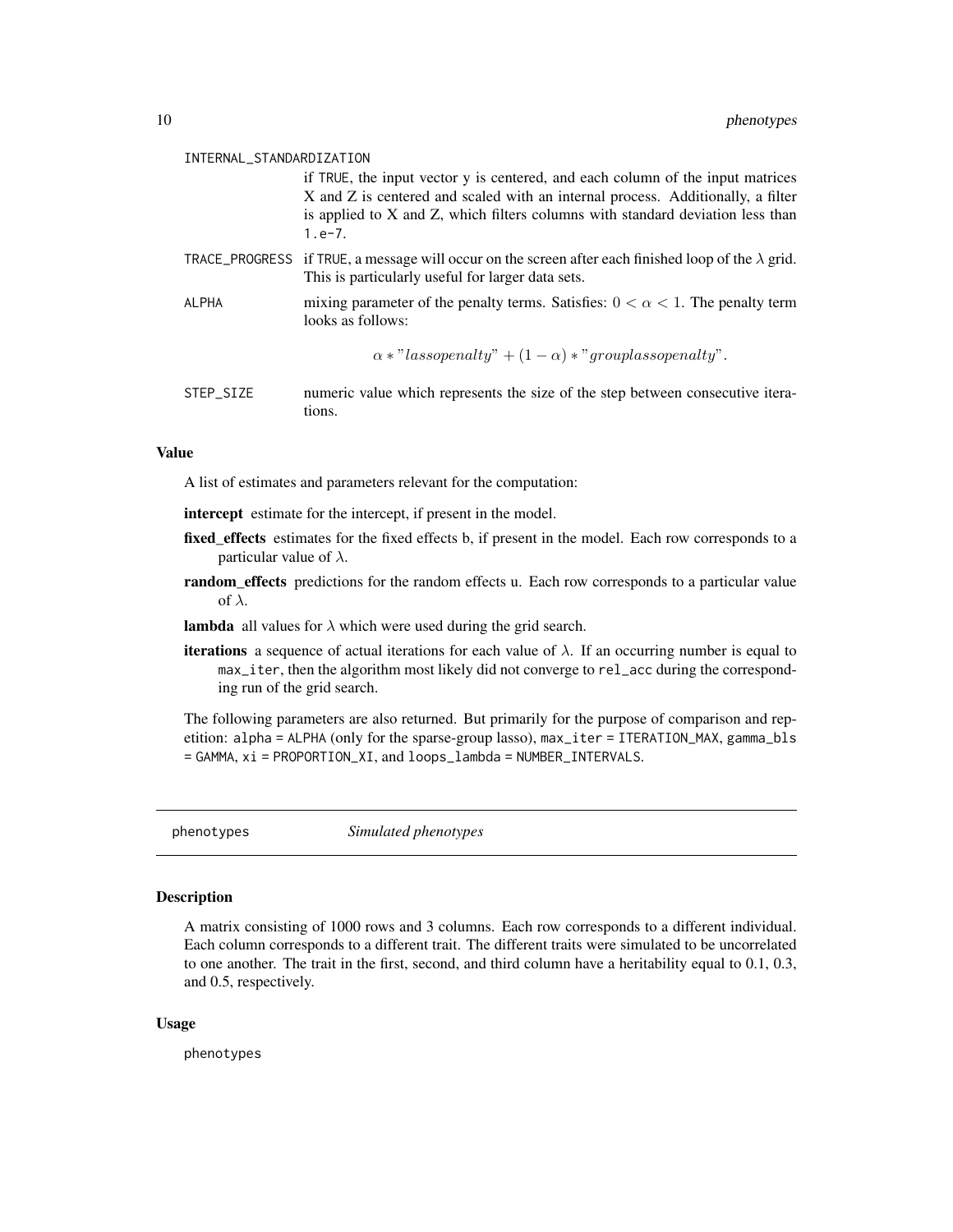#### <span id="page-10-0"></span>seagull and the seagull and the seagull and the seagull and the seagull and the seagull and the seagull and the seagull and the seagull and the seagull and the seagull and the seagull and the seagull and the seagull and th

# Format

A matrix with of 1000 rows and 3 columns. One row per individual. One column per trait.

#### Author(s)

Jan Klosa <klosa@fbn-dummerstorf.de>

| seagull | Mixed model fitting with lasso, group lasso, or sparse-group lasso reg- |
|---------|-------------------------------------------------------------------------|
|         | ularization                                                             |

#### Description

Fit a mixed model with lasso, (fitted) group lasso, or (fitted) sparse-group lasso via proximal gradient descent. As this is an iterative algorithm, the step size for each iteration is determined via backtracking line search. The only exception to this is the fitted sparse-group lasso. Its step size needs determination prior to the call. A grid search for the regularization parameter  $\lambda$  is performed using warm starts. Depending on the input parameters alpha and l2\_fitted\_values this function subsequently calls one of the five implemented [lasso\\_variants](#page-4-1). Input variables will be standardized if demanded by the user.

#### Usage

```
seagull(y, X, Z, weights_u, groups, alpha, standardize,
       l2_fitted_values, step_size, delta, rel_acc, max_lambda, xi,
       loops_lambda, max_iter, gamma_bls, trace_progress)
```
#### Arguments

| У         | numeric vector of observations.                                                                                                                                                                                                                                                                                                                                                                                                                                                                                                             |
|-----------|---------------------------------------------------------------------------------------------------------------------------------------------------------------------------------------------------------------------------------------------------------------------------------------------------------------------------------------------------------------------------------------------------------------------------------------------------------------------------------------------------------------------------------------------|
| χ         | (optional) numeric design matrix relating y to fixed effects b.                                                                                                                                                                                                                                                                                                                                                                                                                                                                             |
| Ζ         | numeric design matrix relating y to random effects u.                                                                                                                                                                                                                                                                                                                                                                                                                                                                                       |
| weights_u | (optional) numeric vector of weights for the vector of random effects u. If no<br>weights are passed by the user, all weights for u are set to 1.                                                                                                                                                                                                                                                                                                                                                                                           |
| groups    | (not required for the lasso) integer vector specifying which effect belongs to<br>which group. If the lasso is called, this vector is without use and may remain<br>empty. For group and sparse-group lasso, at least each random effect variable<br>needs to be assigned to one group. If in this case also fixed effect variables are<br>present in the model, but without assigned group values, then the same value<br>will be assigned to all fixed effect variables automatically. Float or double input<br>values will be truncated. |
| alpha     | mixing parameter for the sparse-group lasso. Has to satisfy: $0 \le \alpha \le 1$ . The<br>penalty term looks as follows:                                                                                                                                                                                                                                                                                                                                                                                                                   |
|           | $\alpha *''''$ lassopenalty" + $(1 - \alpha) *''$ grouplassopenalty".                                                                                                                                                                                                                                                                                                                                                                                                                                                                       |
|           | If alpha=1, the lasso is called. If alpha=0, the group lasso is called. Default<br>value is $0.9$ .                                                                                                                                                                                                                                                                                                                                                                                                                                         |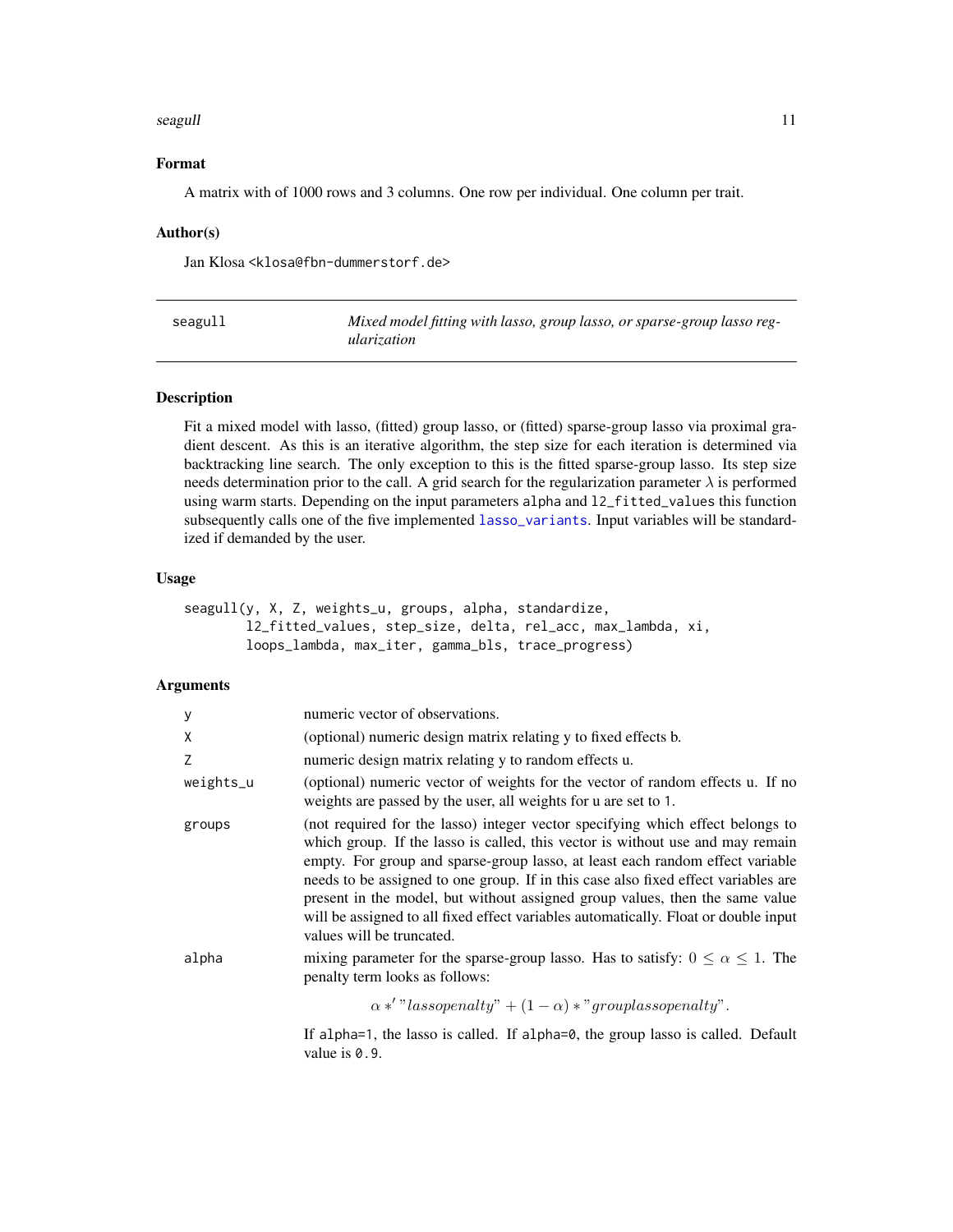<span id="page-11-0"></span>

| standardize      | if TRUE, the input vector y will be centered, and each column of the input matri-<br>ces X and Z will be centered and scaled. Additionally, a filter will be applied to<br>X and Z, which filters columns with standard deviation less than 1.e-7. Results<br>will be transformed back and presented on the original scale of the problem.<br>Default value is FALSE.                  |
|------------------|----------------------------------------------------------------------------------------------------------------------------------------------------------------------------------------------------------------------------------------------------------------------------------------------------------------------------------------------------------------------------------------|
| 12_fitted_values |                                                                                                                                                                                                                                                                                                                                                                                        |
|                  | if TRUE, the 12-penalty is not applied on the clustered vector u, but on the clus-<br>tered vector of fitted values Z*u. Default value is FALSE.                                                                                                                                                                                                                                       |
| step_size        | is a parameter, which is only used if 12_fitted_values = TRUE and $0 < \alpha < 1$ .<br>As the fitted sparse-group lasso is solved via proximal-averaged gradient de-<br>scent the exact impact of backtracking line search has not yet been investigated.<br>Therefore, a fixed value for the step size between consecutive iterations needs to<br>be provided. Default value is 0.1. |
| delta            | is a ridge-type parameter, which is only used if 12_fitted_values = TRUE. If<br>for group l, the matrix $t(Z^{\wedge}(l))$ %*% $Z^{\wedge}(l)$ is not invertible, delta is first squared<br>and then added to its main diagonal. Default value is 1.0.                                                                                                                                 |
| rel_acc          | (optional) relative accuracy of the solution to stop the algorithm for the current<br>value of $\lambda$ . The algorithm stops after iteration m, if:                                                                                                                                                                                                                                  |
|                  | $  sol^{(m)} - sol^{(m-1)}  _{\infty} < rel_{a}c c *   sol1(m-1)  _{2}.$                                                                                                                                                                                                                                                                                                               |
|                  | Default value is 0.0001.                                                                                                                                                                                                                                                                                                                                                               |
| max_lambda       | (optional) maximum value for the penalty parameter. Default option is an in-<br>tegrated algorithm to calculate this value. This is the start value for the grid<br>search of the penalty parameter $\lambda$ . (More details about the integrated algorithms<br>are available here: lambda_max.)                                                                                      |
| хi               | (optional) multiplicative parameter to determine the minimum value of $\lambda$ for the<br>grid search, i.e. $\lambda_{min} = \xi * \lambda_{max}$ . Has to satisfy: $0 < \xi \le 1$ . If xi=1, only a<br>single solution for $\lambda = \lambda_{max}$ is calculated. Default value is 0.01.                                                                                          |
| loops_lambda     | (optional) number of lambdas for the grid search between $\lambda_{max}$ and $\xi * \lambda_{max}$ .<br>Loops are performed on a logarithmic grid. Float or double input values will be<br>truncated. Default value is 50.                                                                                                                                                             |
| max_iter         | (optional) maximum number of iterations for each value of the penalty param-<br>eter $\lambda$ . Determines the end of the calculation if the algorithm didn't converge<br>according to rel_acc before. Float or double input values will be truncated.<br>Default value is 1000.                                                                                                      |
| gamma_bls        | (optional) multiplicative parameter to decrease the step size during backtracking<br>line search. Has to satisfy: $0 < \gamma_{bls} < 1$ . Default value is 0.8.                                                                                                                                                                                                                       |
|                  |                                                                                                                                                                                                                                                                                                                                                                                        |

# Details

The underlying mixed model has the form:

$$
y = Xb + Zu + residual,
$$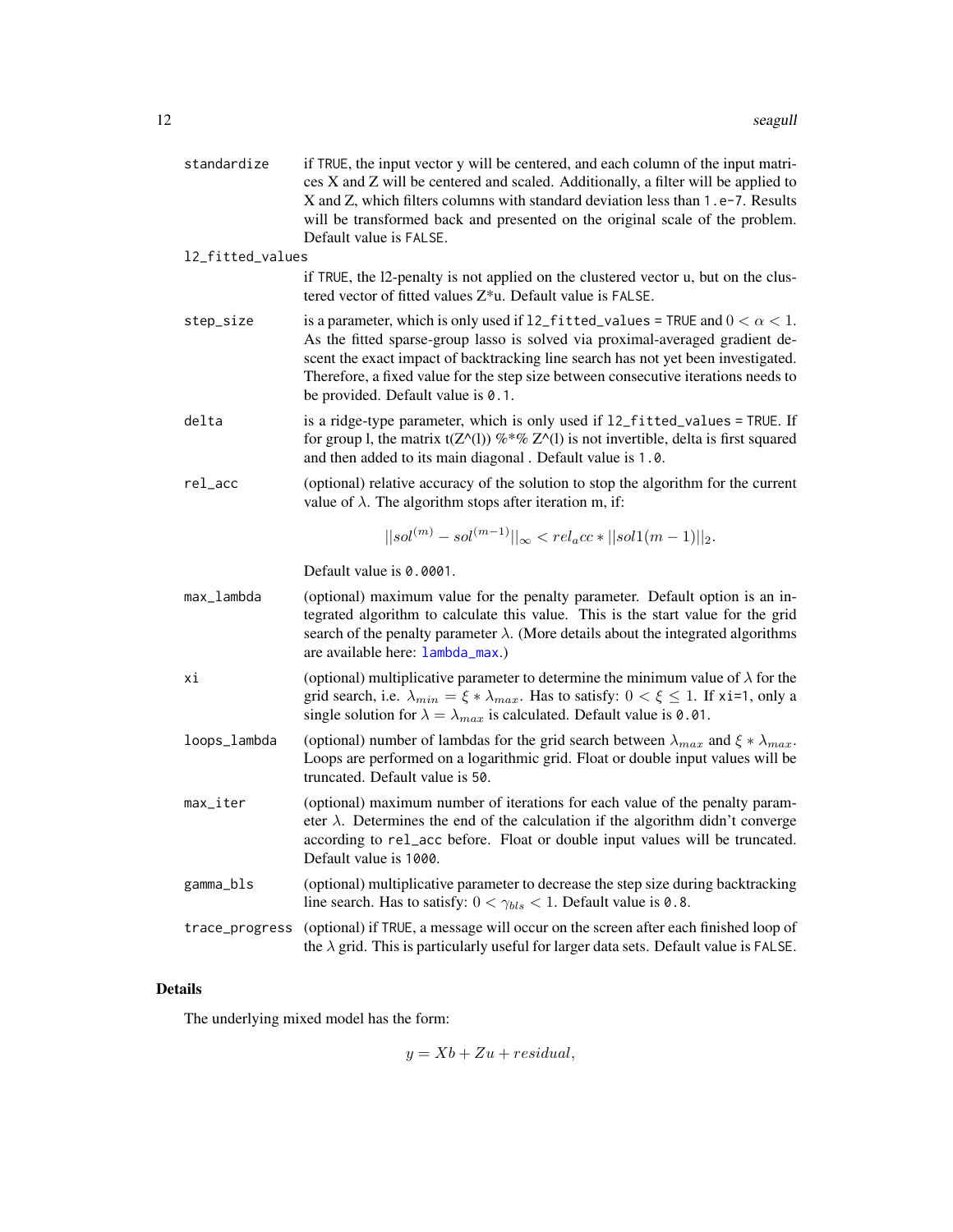#### seagull and the seagull and the seagull and the seagull and the seagull and the seagull and the seagull and the seagull and the seagull and the seagull and the seagull and the seagull and the seagull and the seagull and th

where  $b$  is the vector of fixed effects and  $u$  is the vector of random effects. The penalty of the sparse-group lasso (without additional weights for features) is then:

$$
\alpha\lambda||u||_1+(1-\alpha)\lambda\sum_l\omega_l^G||u^{(l)}||_2.
$$

The variable  $\omega_l^G$  is a weight for group *l*. If  $\alpha = 1$ , this leads to the lasso. If  $\alpha = 0$ , this leads to the group lasso.

The above penalty can be enhanced by introducing additional weights  $\omega^F$  for features in the lasso penalty:

$$
\alpha \lambda \sum_{j} |\omega_j^F u_j| + (1 - \alpha) \lambda \sum_{l} \omega_l^G ||u^{(l)}||_2.
$$

The group weights  $\omega_l^G$  are implemented as follows:  $\omega_l^G = \sum_{j,j \in G} \sqrt{\omega_j^F}$ . So, in the case that the weights for features in a particular group are all equal to one, this term collapses to the square root of the group size.

Furthermore, if instead of applying the  $l_2$ -norm on  $u^{(l)}$  but on the fitted values  $Z^{(l)}u^{(l)}$  two more algorithms may be called: either the fitted group lasso or the fitted sparse-group lasso.

In addition, the above penalty can be formally rewritten by including the fixed effects and assigning weights equal to zero to all these features. This is how the algorithms are implemented. Consequently, if a weight for any random effect is set to zero by the user, the function drops an error and the calculation will not start.

#### Value

A list of estimates and parameters relevant for the computation:

- intercept estimate for the general intercept. Only present, if the parameter standardize was manually set to TRUE.
- fixed effects estimates for the fixed effects b, if present in the model. Each row corresponds to a particular value of  $\lambda$ .
- **random\_effects** predictions for the random effects u. Each row corresponds to a particular value of λ.
- **lambda** all values for  $\lambda$  which were used during the grid search.
- **iterations** a sequence of actual iterations for each value of  $\lambda$ . If an occurring number is equal to max\_iter, then the algorithm most likely did not converge to rel\_acc during the corresponding run of the grid search.

The following parameters are also returned. But primarily for the purpose of comparison and repetition: alpha (only for the sparse-group lasso), max\_iter, gamma\_bls, xi, and loops\_lambda.

#### Author(s)

Jan Klosa

#### References

Simon, N., Friedman, J., Hastie T., and Tibshirani, R. (2011): *A Sparse-Group Lasso*, [http:](http://faculty.washington.edu/nrsimon/SGLpaper.pdf) [//faculty.washington.edu/nrsimon/SGLpaper.pdf](http://faculty.washington.edu/nrsimon/SGLpaper.pdf), *Journal of Computational and Graphical Statistics, Vol. 22(2), 231-245, April 2013*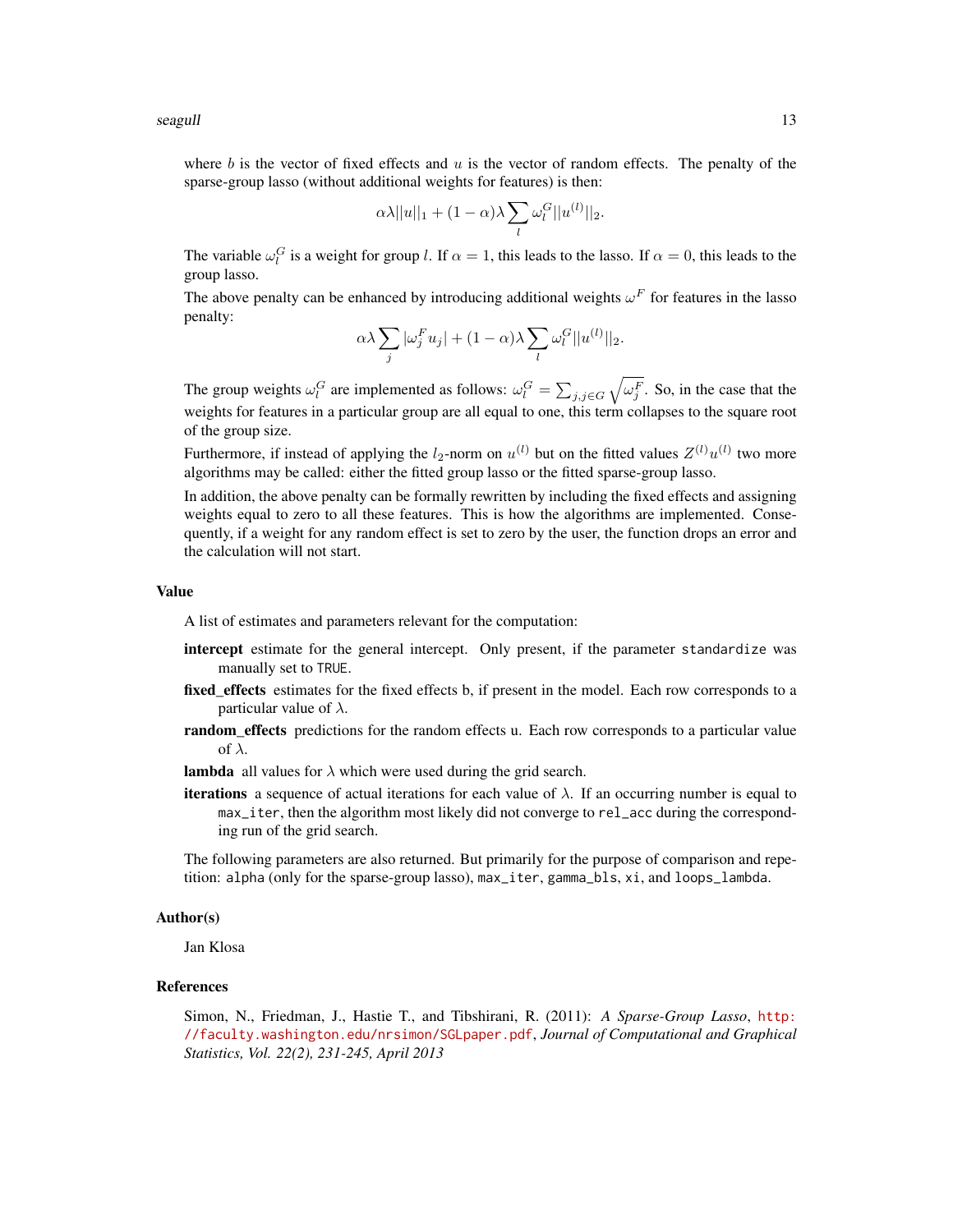14 seagull seagull seagull seagull seagull seagull seagull seagull seagull seagull seagull seagull seagull seagull

See Also

[plot](#page-0-0)

#### Examples

```
set.seed(62)
n <- 50 ## observations
p <- 8 ## variables
## Create a design matrix X for fixed effects to model the intercept:
X \leq matrix(1, nrow = n, ncol = 1)
## Create a design matrix Z for random effects:
Z \le - matrix(rnorm(p * n, mean = 0, sd = 1), nrow = n)
## Intercept b, random effect vector u, and response y:
b \leq -0.2u \leq -c(0, 1.5, 0, 0.5, 0, 0, -2, 1)y \le -x%*%b + Z%*%u + rnorm(n, mean = 0, sd = 1)
## Create a vector of three groups corresponding to vector u:
group_indices <- c(1L, 2L, 2L, 2L, 1L, 1L, 3L, 1L)
## Calculate the solution:
fit_1 \le seagull(y = y, X = X, Z = Z, alpha = 1.0)
fit_gl \le seagull(y = y, X = X, Z = Z, alpha = 0.0, groups = group_indices)
fit_sgl <- seagull(y = y, X = X, Z = Z, groups = group_indices)
## Combine the estimates for fixed and random effects:
estimates_l <- cbind(fit_l$fixed_effects, fit_l$random_effects)
estimates_gl <- cbind(fit_gl$fixed_effects, fit_gl$random_effects)
estimates_sgl <- cbind(fit_sgl$fixed_effects, fit_sgl$random_effects)
true_effects <- c(b, u)
## Calculate mean squared errors along the solution paths:
MSE_l <- rep(as.numeric(NA), fit_l$loops_lambda)
MSE_gl <- rep(as.numeric(NA), fit_l$loops_lambda)
MSE_sgl <- rep(as.numeric(NA), fit_l$loops_lambda)
for (i in 1:fit_l$loops_lambda) {
 MSE_l[i] <- t(estimates_l[i,] - true_effects)%*%(estimates_l[i,] - true_effects)/(p+1)
 MSE_gl[i] <- t(estimates_gl[i,] - true_effects)%*%(estimates_gl[i,] - true_effects)/(p+1)
 MSE_sgl[i] <- t(estimates_sgl[i,] - true_effects)%*%(estimates_sgl[i,] - true_effects)/(p+1)
}
## Plot a fraction of the results of the MSEs:
plot(x = seq(1, fit_1$loops_lambda, 1)[25:50], MSE_1[25:50], type = "l", lwd = 2)points(x = seq(1, fit\_1$loops\_lambda, 1)[25:50], MSE\_g1[25:50], type = "1", lwd = 2, col = "blue")points(x = seq(1, fit\_l$loops\_lambda, 1)[25:50], MSE\_sgl[25:50], type = "l", lwd = 2, col = "red")## A larger example with simulated genetic data:
```
<span id="page-13-0"></span>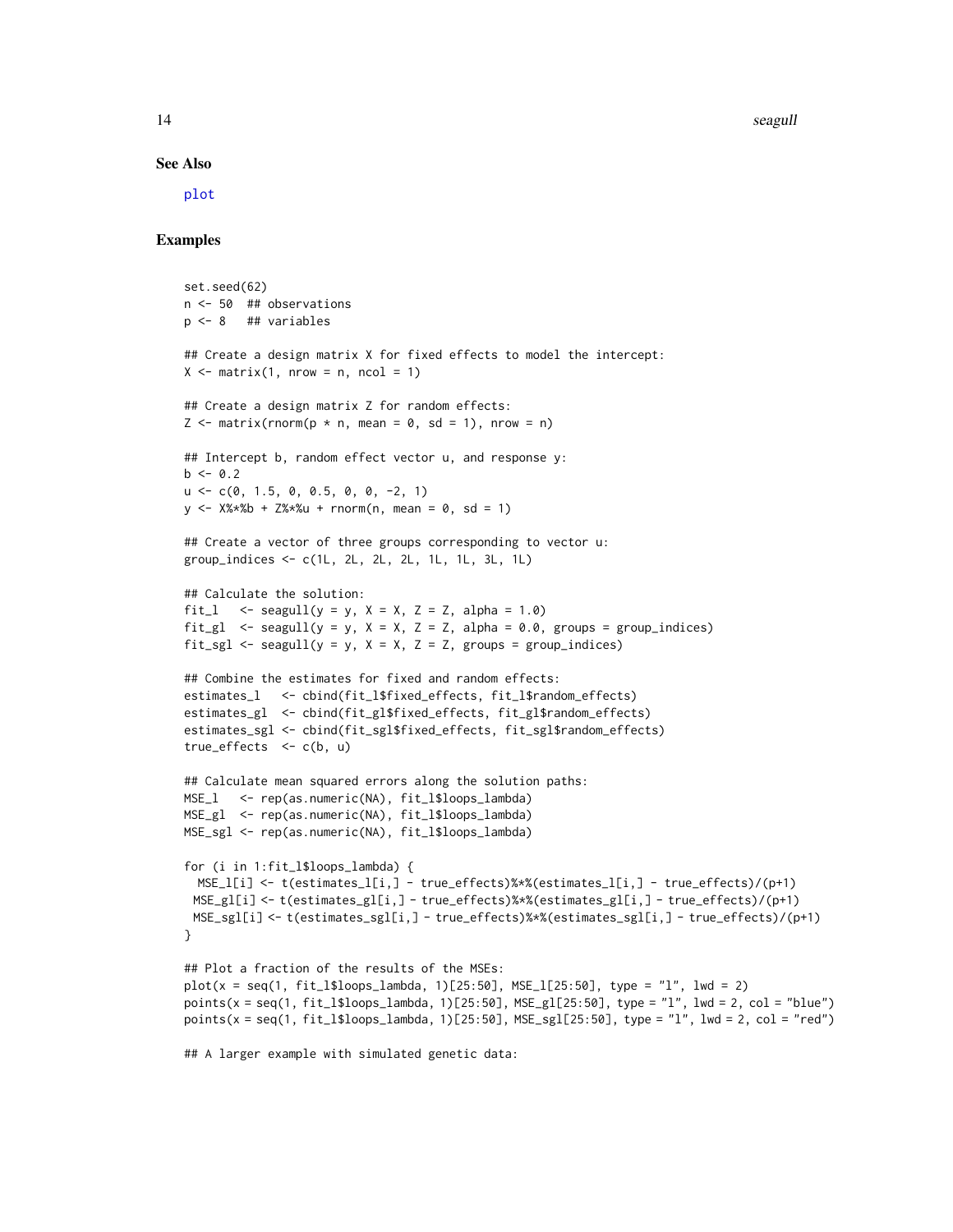# <span id="page-14-0"></span>seagull\_bisection 15

```
data(seagull_data)
```

```
fit_11 <- seagull(y = phenotypes[,1], Z = genotypes, alpha = 1.0)
fit_12 <- seagull(y = phenotypes[,2], Z = genotypes, alpha = 1.0)
fit_13 <- seagull(y = phenotypes[,3], Z = genotypes, alpha = 1.0)
fit_gl1 <- seagull(y = phenotypes[,1], Z = genotypes, alpha = 0.0,
           groups = groups)
fit_gl2 <- seagull(y = phenotypes[,2], Z = genotypes, alpha = 0.0,
           groups = groups)
fit_gl3 <- seagull(y = phenotypes[,3], Z = genotypes, alpha = 0.0,
           groups = groups)
fit_sgl1 <- seagull(y = phenotypes[,1], Z = genotypes, groups = groups)
fit_sgl2 <- seagull(y = phenotypes[,2], Z = genotypes, groups = groups)
fit_sgl3 <- seagull(y = phenotypes[,3], Z = genotypes, groups = groups)
```
<span id="page-14-1"></span>seagull\_bisection *Internal bisection algorithm*

#### Description

This algorithm finds the smallest positive root of a polynomial of second degree in  $\lambda$ . Bisection is an implicit algorithm, i.e., it calls itself until a certain precision is reached.

#### Usage

```
seagull_bisection(
 ROWS,
 ALPHA,
 LEFT_BORDER,
 RIGHT_BORDER,
 GROUP_WEIGHT,
 VECTOR_WEIGHTS,
  VECTOR_IN
```
)

#### Arguments

| ROWS  | the length of the input vectors.                                                                           |
|-------|------------------------------------------------------------------------------------------------------------|
| ALPHA | mixing parameter of the penalty terms. Satisfies: $0 < \alpha < 1$ . The penalty term<br>looks as follows: |
|       | $\alpha * "lass openalty" + (1 - \alpha) * "group lasso penalty".$                                         |

LEFT\_BORDER value of the left border of the current interval that for sure harbors a root.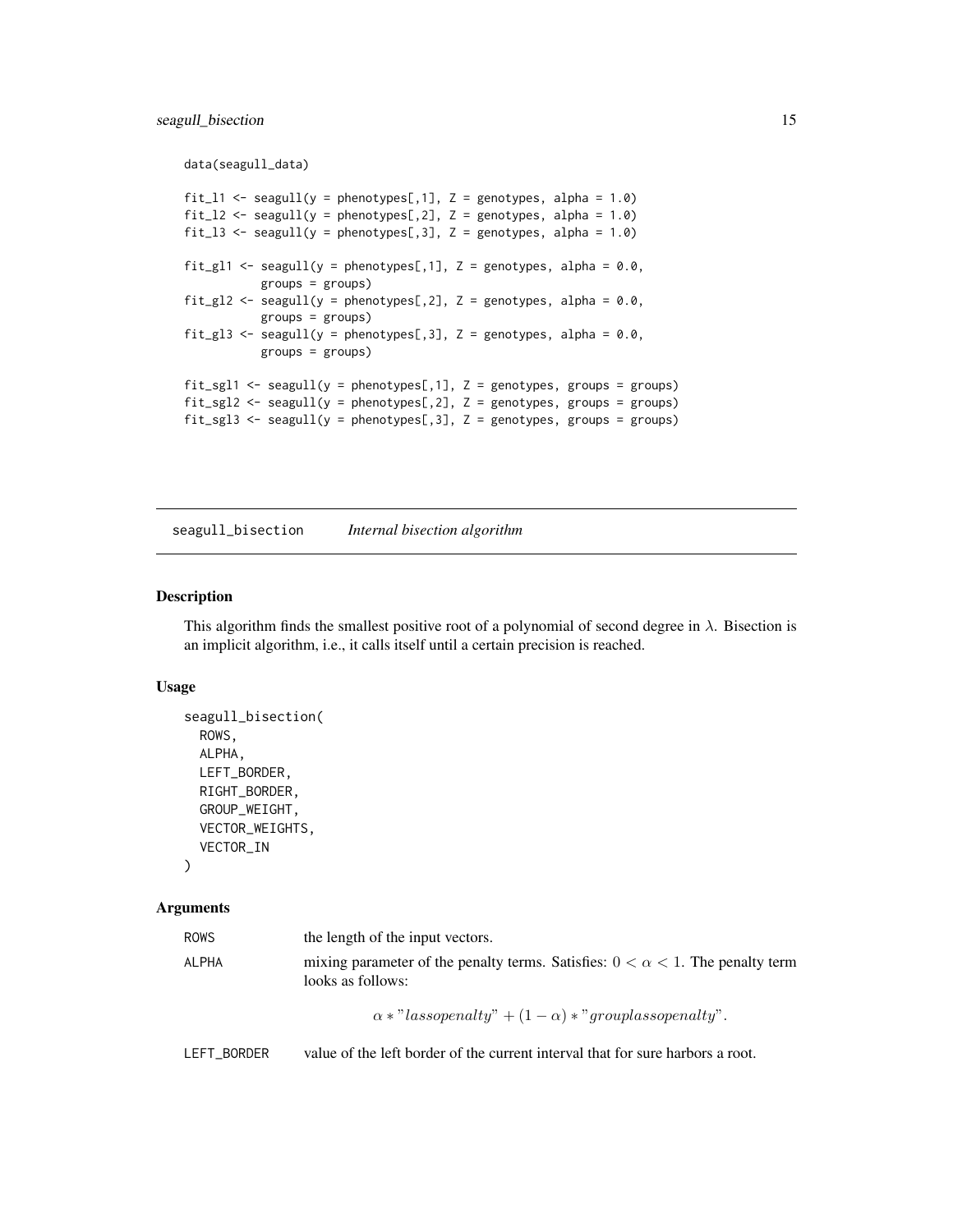<span id="page-15-0"></span>

| RIGHT BORDER | value of the right border of the current interval that for sure harbors a root.                                                                              |
|--------------|--------------------------------------------------------------------------------------------------------------------------------------------------------------|
| GROUP_WEIGHT | a multiplicative scalar which is part of the polynomial.                                                                                                     |
|              | VECTOR_WEIGHTS an input vector of multiplicative scalars which are part of the polynomial. This<br>vector is a subset of the vector of weights for features. |
| VECTOR IN    | another input vector which is required to compute the value of the polynomial.                                                                               |

#### Details

The polynomial has the following form:

$$
\sum_{j} (|vector_j| - \alpha weight_j \lambda)_+^2 - (1 - \alpha)^2 weight^2 \lambda^2.
$$

The polynomial is non-trivial, because summands are part of the sum if and only if the terms are non-negative.

#### Value

If a certain precision (TOLERANCE) is reached, this algorithm returns the center point of the current interval, in which the root is located. Otherwise, the function calls itself using half of the initial interval, in which the root is surely located.

| seagull_data | A simulated data set to get quickly started |  |
|--------------|---------------------------------------------|--|
|--------------|---------------------------------------------|--|

#### Description

This data set contains a genotype matrix, phenotype vectors for three traits (stored in a matrix with three columns) and a vector of groups. The data resembles a sample of a dairy cattle population. The sample includes 1000 individuals and 466 genotypes. For the simulation, a mixed model without fixed effects was used.

#### Format

A data set which is based on 1000 individuals and 466 explanatory variables.

genotypes a genotype matrix that contains information from single nucleotide polymorphisms (SNPs). Dimensions are 1000 rows, 466 columns. The data was simulated using the software [AlphaSim](https://alphagenes.roslin.ed.ac.uk) of which an R-package is available. Each row corresponds to a single individual. 1000 individuals were simulated, where 10 half sib families were created. Each family consists of 100 half sibs. The half sibs share a common Sire. 466 SNPs are available, distributed over 2 chromosomes to an equal amount, i.e., the first 233 SNPs are located on chromosome 1, the remaining SNPs are on the second chromosome. The complementary homozygote genotypes are coded as 0 and 2, respectively. The heterozygote genotype as 1.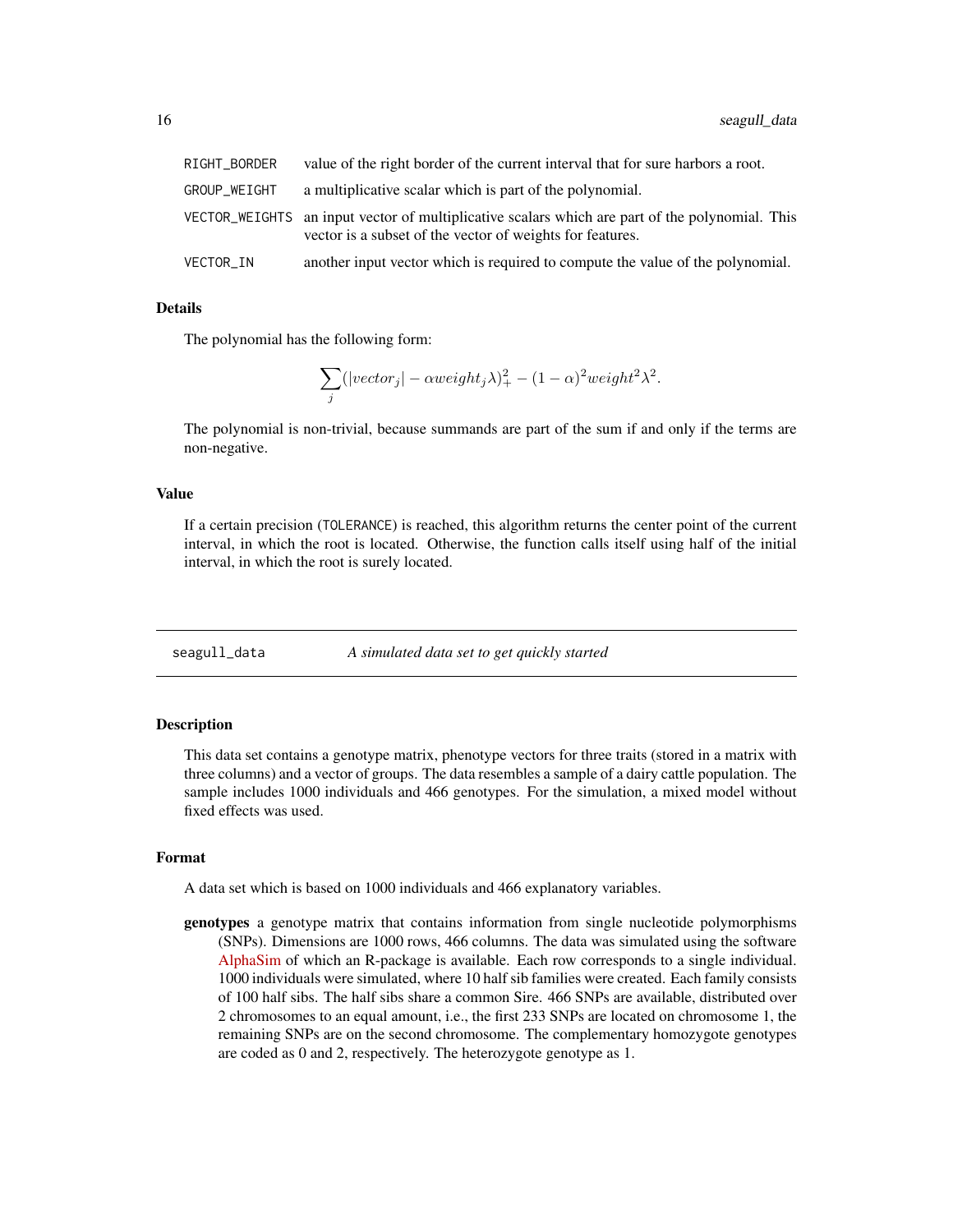- <span id="page-16-0"></span>groups a vector of integers which assigns each variable (genotype marker) to a particular group. The clustering was performed via the R package [BALD.](http://www.math-evry.cnrs.fr/publications/logiciels) This package uses linkage disequilibrium as a measure of proximity. In total, 98 groups are available. Group sizes vary from 1 to 23. The median of group sizes is equal to 3. For more details about the distribution of the group sizes, please check out the example on this page: [groups](#page-2-1).
- phenotypes a matrix consisting of 1000 rows and 3 columns. Each row corresponds to a different individual. Each column corresponds to a different trait. The different traits were simulated to be uncorrelated to one another. The trait in the first, second, and third column have a heritability equal to 0.1, 0.3, and 0.5, respectively.

#### Author(s)

Jan Klosa <klosa@fbn-dummerstorf.de>